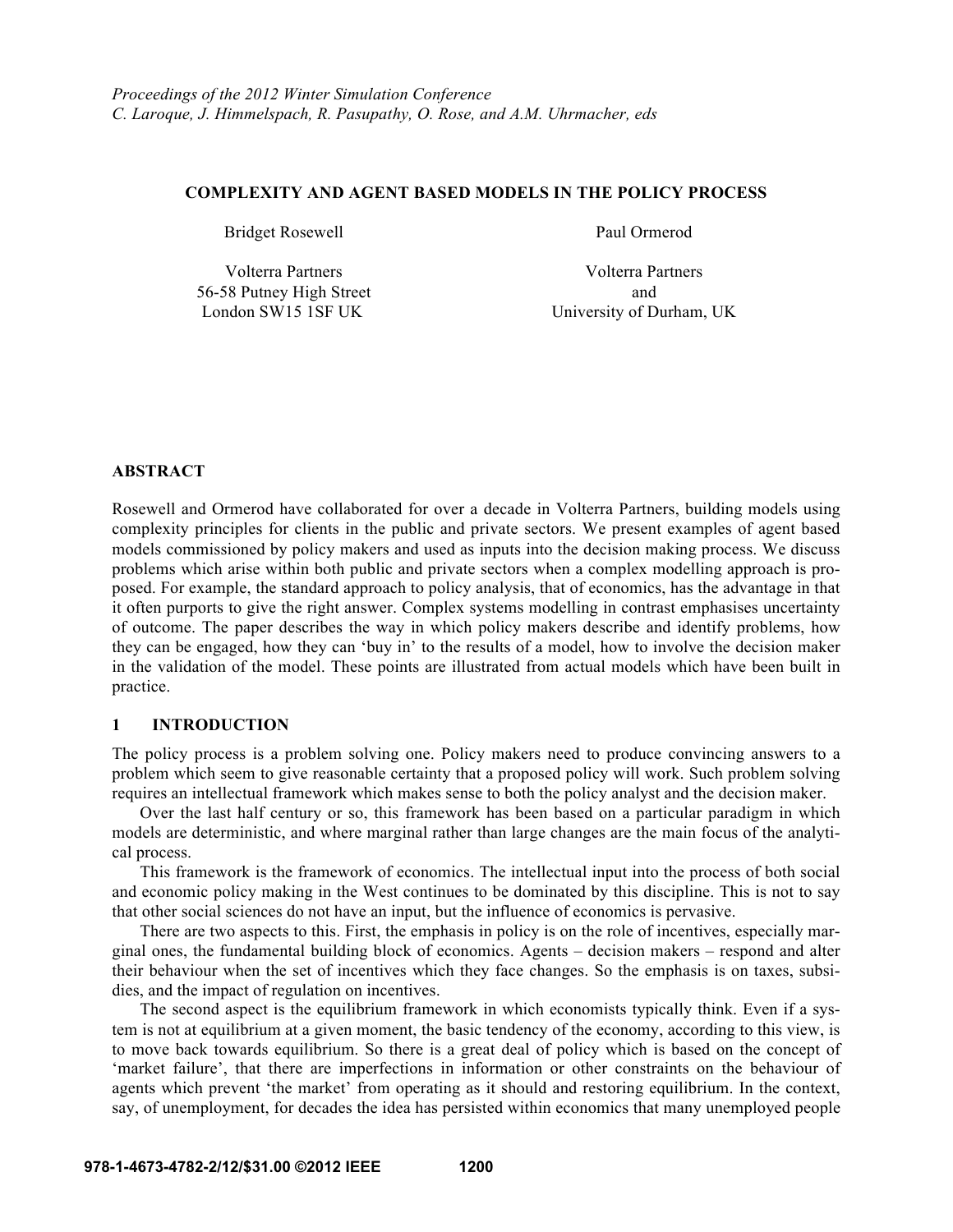are simply choosing leisure rather than work, and a potential solution is to cut the level of benefits to restore equilibrium in the labour market. Overall, this is a framework in which the world can be portrayed as deterministic.

 The combination of marginal analysis and an equilibrium framework permits the derivation of optimising and optimal criteria. It allows policy makers to conclude that they can design a better world in which everyone can be better off either financially or in welfare terms. This is therefore a very comforting framework which will be hard to abandon unless it is either clearly shown to be misleading or can be replaced by something more effective. It explains why long established results can be set aside or ignored because they do not help decision makers come to a conclusion. For example, Lipsey and Lancaster (1956) showed over fifty years ago that a policy change that makes one market more efficient does not necessarily improve the overall efficiency or welfare of the system. This result is both well known and ignored in practice.

 In the real world decisions have to be made, by businesses, governments, and other organisations. They will rest on the available evidence and the available decision frameworks, but tacit and instinctive positions are just as likely to be important as a careful weighing up of all options. These are decisions based on what Kahneman (2012) has called System 1 thinking. Agent based models operating on complexity principles are a much better framework in which to capture this important concept. The timetable for a full and comprehensive academic analysis is hardly ever available. On the other hand an analysis that would fit the needs of a project is not necessarily worse than a full study. As in other areas it is fitness for purpose that matters.

 It is crucial in the decision process that analysis remains relevant to the concerns of the policy makers. The extent of added complexity and variety of behaviour must be carefully considered. In most jurisdictions there is a developed set of rules for defining and analysing policy questions. As a policy maker once said to one of the authors, we have been doing it this way for thirty years, so how can it be wrong?

 It is therefore essential for modellers to understand that innovation in policy analysis usually arises from the need to support a policy preference or choice. Decision makers themselves are not in general interested in the science which underlies the modelling.

# **2 COMPLEXITY, AGENT BASED MODELS AND THE INCUMBENT PARADIGM**

Agent based models will generate a range of potential outcomes for any policy which creates uncertainty for the policy maker. This applies across all ranges of policy problems – from the impact of interest rates changes to deciding taxation impacts.

 This paper examines a range of policy problems and the kind of frameworks which can address the issues potentially more effectively than deterministic or marginal ones. While a less deterministic framework allows us to consider a wider range of outcomes and policy risks, it also leads to new questions of validation and acceptance. These are as important as establishing new frameworks in the first place. Many existing models are 'black boxes' which are hard to explain or to use. But they are nonetheless familiar boxes. A new approach will require new rules of engagement. We address these very briefly in the later parts of the paper.

 In a practical context, it is essential for the agent-based, complex systems modelling community to appreciate the power of the incumbent discipline: economics. Keynes wrote as long ago as the 1930s that 'The ideas of economists...., both when they are right and when they are wrong, are more powerful than is commonly understood. Indeed, the world is ruled by little else. Practical men, who believe themselves to be quite exempt from any intellectual influences, are usually the slaves of some defunct economist'. This remains true today.

 In many ways, economics has authority simply *because* it has authority, and has had authority for decades. Decision makers, who in general are *not* experts in any particular discipline, are often predis-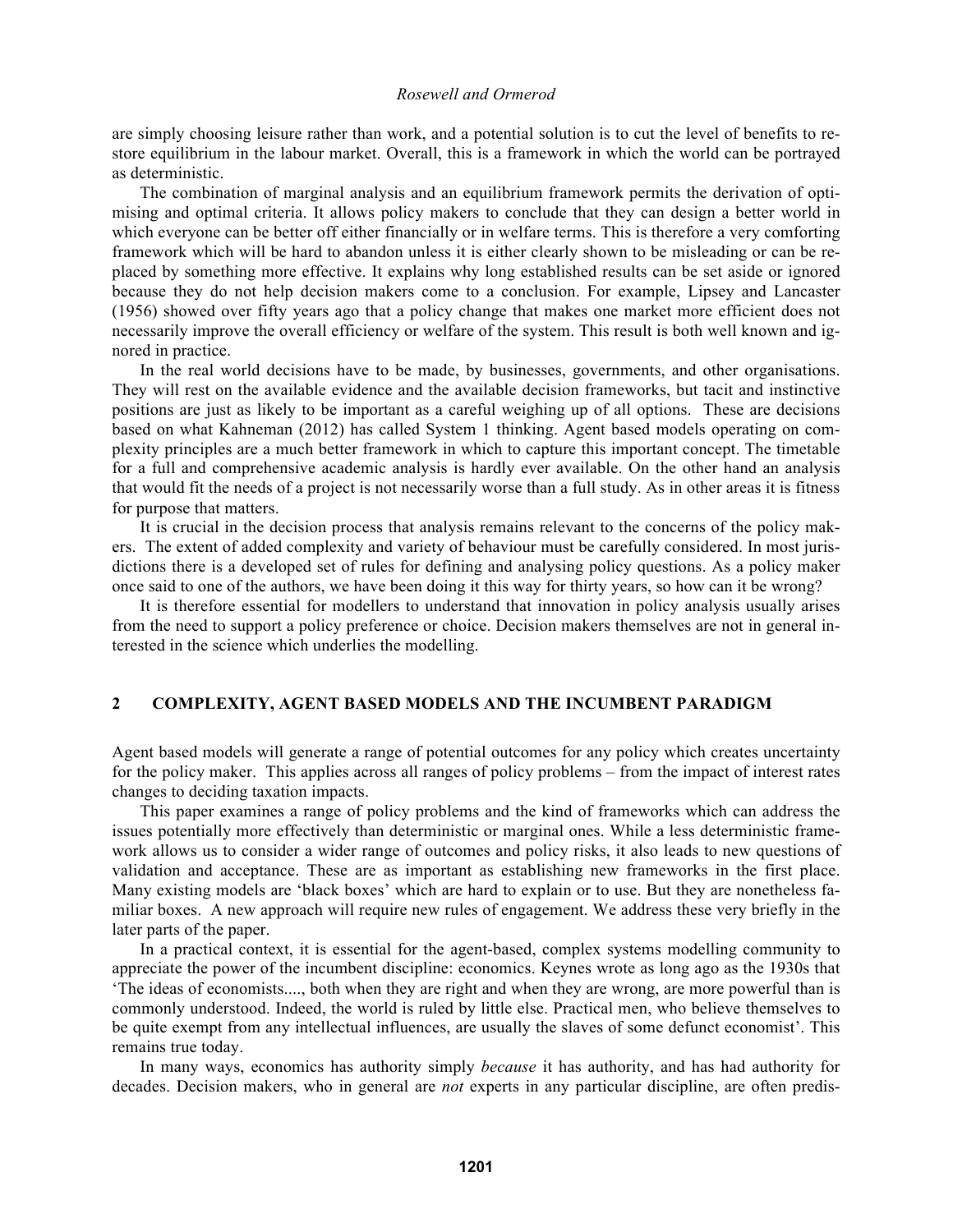posed to consider the recommendations based on economic models favourably. They are tried and trusted. Further, economists have the advantage in that they often purport to give *the* answer.

 Economics, over the course of a century or more, has honed and refined its methodological and epistemological approaches to the analysis of practical questions. This does not mean that it correct. But because of this process within the subject, there is much more agreement amongst economists than is commonly supposed. So, for example, different teams of economists might disagree on the impact of, say, a road pricing proposal. But they will agree on how conceptually the problem should be approached.

 The issues of methodology and epistemology are not mere ivory tower questions. Addressing such issues is a necessary condition for the use of agent-based, complex systems models to become more widespread in the policy process. Our models *are* different from those of economics. But we need to articulate and explain these principles more clearly, both to show the strengths of the approach and to make clear the disadvantages from the perspective of the decision maker.

 The authors of this paper have collaborated for over a decade in Volterra Partners, building models using complexity principles for clients in both the public and private sectors. Both have direct experience of policy making, Rosewell in particular. For example, she worked directly with the UK finance minister in the 1990s and has been a board member of several major companies over the past decade. She has been the chief economic adviser to the Mayor of London for eight years.

We consider here some key issues in agent based modelling, and illustrate them with examples of models which we have been paid to build. Models which have been used as inputs into the decision making process.

## **3 CHALLENGES OF INTRODUCING AGENT BASED MODELS INTO THE POLICY PROCESS**

As we noted in the Introduction, a key reason why innovative modelling approaches are demanded by policy makers is because conventional methods are not providing an adequate level of support for a policy preference or choice.

 The complexity modelling community in general, in our opinion, fails to understand this point, and appears to believe that simply doing superior science will itself lead the complex systems approach to be adopted. This is unlikely. The dominant paradigm is very strong. The agent based/complex systems modelling approach, to become more widely adopted, must understand the needs of policy makers. Of course, once we have got beyond the critical mass, once a sufficient number of models of this kind have been successful and useful to policy makers, then network theory itself tells us that the approach is then likely to percolate rapidly and become the new dominant paradigm! But we are some distance away from this as yet.

### **3.1 Prediction and Explanation: Employment in London**

Sometimes, the innovation may in scientific terms be rather trivial. For example, the Greater London Authority is legally obliged to publish forecasts for employment in London, both in total and in 12 industrial sectors, over a 25 year time horizon. The forecasts can be made subject to scrutiny at a public inquiry, when the entire London Plan, of which these forecasts are a small but important part, is examined.

 The task had been carried out using conventional, large scale econometric models. The problem was that it was hard to understand, given the fact that these models can be very complicated (as opposed to being simple but complex). The policy makers who face cross-examination at the inquiry into the Plan needed to be able to understand and explain the forecasts. We therefore took as a basis the estimated long-term sustainable growth rate of output published by the Treasury, the UK Finance Ministry. We fitted non-linear trend terms to productivity growth, and used the identity that productivity equals output divided by employment to make the projections. The policy makers could understand this process (and, as it happens, the trend forecasts have been remarkably accurate, although they do not of course capture the short term fluctuations around the trend).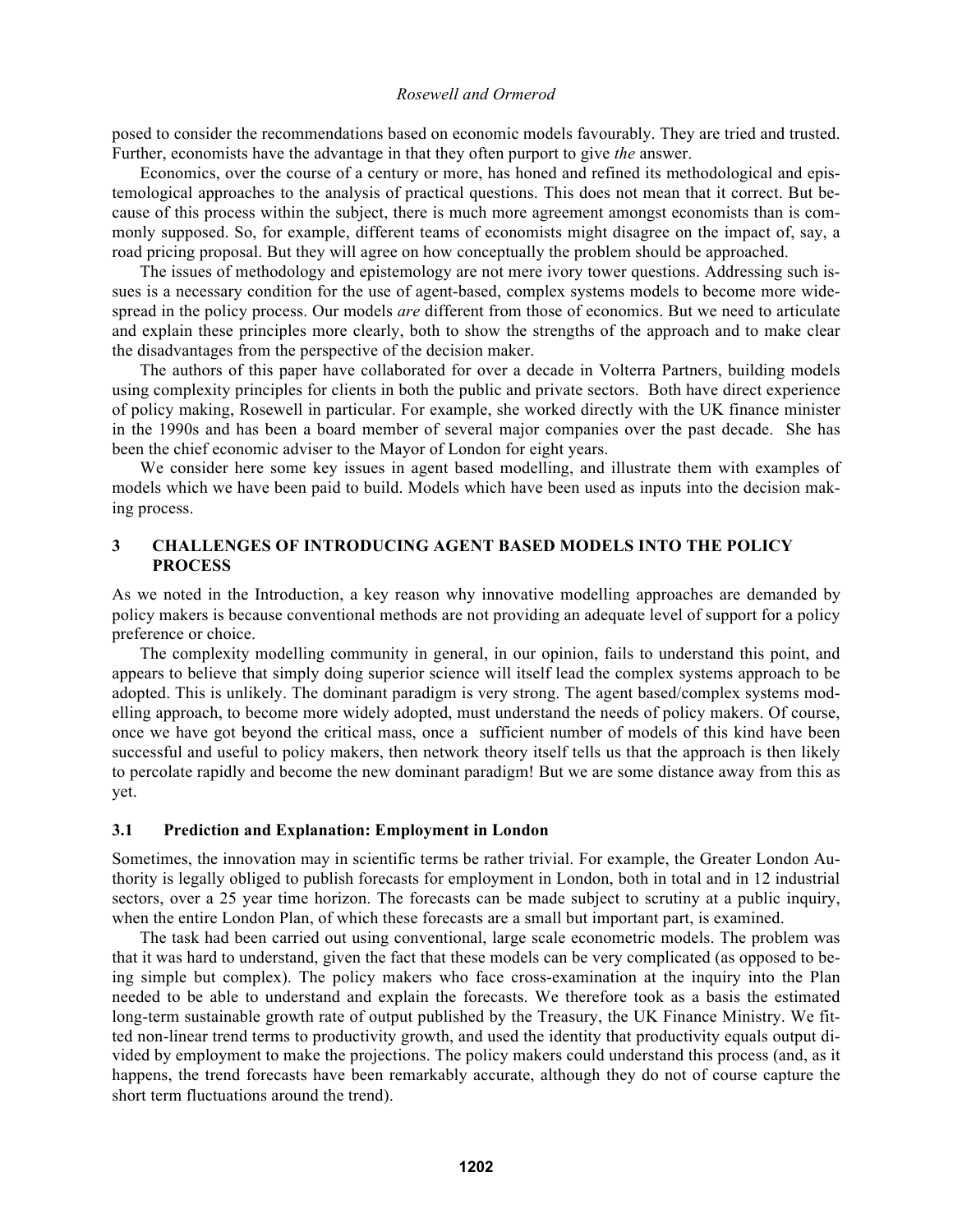The simple example above illustrates the distinction. The model has zero explanatory power, but is a useful forecasting device. In much policy making the line is blurred between explanation and prediction. Most policy questions involve asking how a future world will be different if a particular policy is adopted. This actually involves three key propositions:

Can I explain the current position in this policy area? Can I be confident how it will evolve if left alone? Can I know how it will change if parameters change?

 These propositions are theoretically distinct. For millennia there have been models which have predicted the movements of planets and stars fairly accurately, but which explained them in terms of mystery and religious forces. Macro-economic models used to explain the past evolution of the economy will link outputs such as investment and consumer spending to other elements of the model and finally to variables outside the model – such as population. So what will drive the future evolution is the behaviour of these exogenous variables, precisely what the forecaster knows least about.

 Using any model to ask the 'what if' question requires a good understanding of what is being held constant. A model can be run with, for example, a different oil price. Is it reasonable to leave all else unchanged? What reactions might there be? Would other behaviours change? Cross section models, such as those used in transport or to study input output relationships, are very risky is used to examine large changes. And since they are expensive to build and maintain, this is what they are used for. Yet a large change in transport availability will probably change other relationships too. A large investment on a particular site will encourage other activities, and may well force or encourage innovation which will change supply chain relationships.

 Economists are beloved of the assumption of 'ceteris paribus' – other things being equal. Too often they do not stop to consider what other things will not be equal in a particular case. The advantage of agent based modelling is that it does force the analyst to consider such questions. Which behavioural rules are relevant and which agents affect which others become highly charged questions which need considerable thought. To hold all else equal is both a lazy way out and requires making other, albeit implicit, assumptions.

## **3.2 Crossrail**

An important example of agent based, complexity modelling in which we have been engaged was in building the case for Crossrail, a major transport infrastructure project crossing London. Crossrail is now being constructed.

 The Crossrail project had a long gestation before it was finally agreed and financed in 2009. Although business, transport planners and local government all agreed it was essential from at least the 1980s, the size and cost of the project frightened central government. Standard evaluation methodologies in use in the UK gave it a positive benefit cost ratio but with not as much margin as financial officials were prepared to accept.

 New analysis needed to be brought to bear. Appreciation of the feedbacks inherent in large and long term transport projects were a necessary addition to the evaluation mechanisms and made it possible to evaluate quite differently the financial benefits of the scheme as well as adding to the theoretical concepts. This concept added into the evaluation the idea of agglomeration – the higher productivity associated with co-location and the way in which transport could be a constraint of this growth and its associated financial benefits.

 The presentation of these arguments in simple and compelling ways assisted the business and local government community to create an economic case for the railway which could not be denied. Even so, the development of the case and the associated permissions took from 2002 to 2009, and the tunnelling got started in 2012.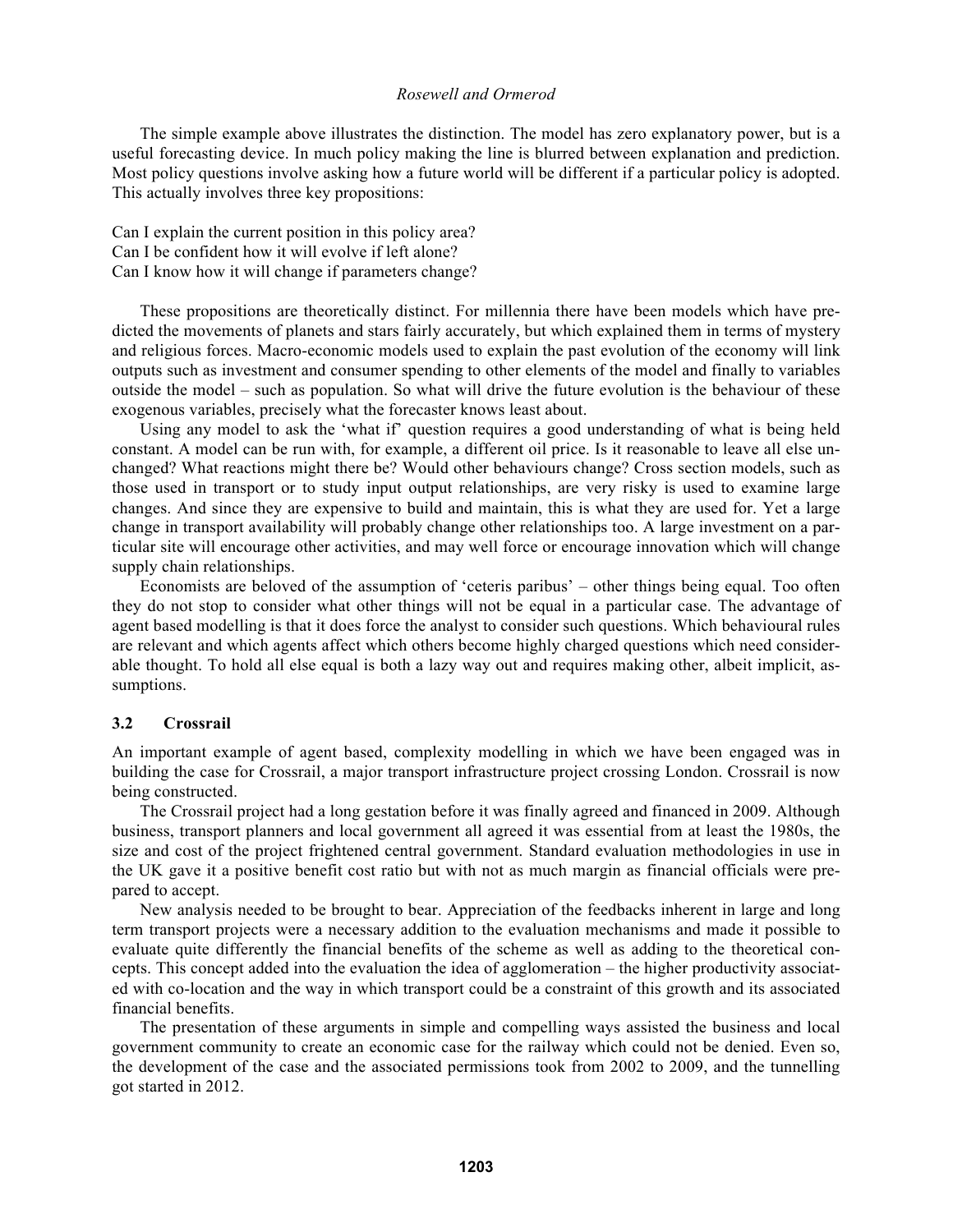### **3.3 Svenska Handelsbanken**

A quite different example is the agent based model we built for Svenska Handelsbanken, Sweden's largest bank.

 In the early 1990s, Sweden experienced a recession which was almost as bad as that of the Great Depression period of the 1930s. Defaults on corporate loans rose sharply as a result. The default rate of SH was, however, considerably lower than that of its main competitors.

 The bank wanted to know, essentially, whether this was due to pure good fortune given that the bank was much less exposed in the sectors here defaults were particularly high, or whether it was due to their own process of granting and monitoring of corporate loans.

 The system at SH had evolved over many years. In contrast to the very centralised, tick-box driven approach of most banks, at SH the officer at the branch level is able to exercise considerable judgement on both the granting and the monitoring of corporate loans. A set of guidelines does exist, but they are not rigid. The office is informed in part by his or her private information and opinion. But an additional important influence is the informal network across the whole of the bank through which knowledge, both explicit and tacit, about an industry, a firm or even the individual asking for the loan, is exchanged.

 The bank not only wanted to know the answer for itself, but it was under pressure from the regulators to adopt a process more in keeping with the industry standard, a much more centralised approach with little scope for individual judgement.

 We developed an agent based model for the processes of granting and monitoring corporate loans. The structure of the network was approximated using the evidence from a survey designed with the assistance of the bank. The average path length of the network was low, indicating that knowledge flowed very readily across it. We ran simulations of the model with both the approximation to the actual network and with networks with distinctly higher path lengths, even removing the network altogether in one set of solutions. The conclusion was that the network, and the efficiency with which knowledge could be transmitted across it, was an important reason for SH's good comparative performance in the early 1990s. By coincidence, we presented these findings to board members in the summer of 2008. In the recession which followed almost immediately, SH once again had a good comparative performance on corporate loan defaults.

 The model describes a process of granting and monitoring corporate loans which is completely different from that of the conventional, top-down, tick-process. It identifies that a key reason for SH's success is precisely this process, and in particular the use which this makes of informal, tacit knowledge held at all levels of the bank. The results suggest that this process should be adopted much more widely by financial institutions.

# **3.4 British Telecom**

A practical example was a model we built for British Telecom some ten years ago, who were involved in discussions with the regulator on their market share of the landline market in the UK. BT had been a monopoly supplier, and the company continued to maintain a large market share despite the opening upon of the market to new entrants and hence to competition. On standard criteria, the market share was anticompetitive. The company needed to be able to show that their large market share did not constitute a prima facie case of them being anti-competitive, which orthodox economic models did.

 Our model focused on the process by which new entrants came into a market opened up to competition for the first time. The monopolist provides a combination of price and quality [p, q], which are, respectively, high and poor. A firm is chosen to enter with a random combination of [p, q], with the proviso that both are better than that initially provided by the monopolist. Not all consumers will be aware of this new entrant, but those who are have the opportunity to switch. There are rules specifying when they will do this, how the monopolist can respond to the newly offered [p, q], and so on. For example, in subse-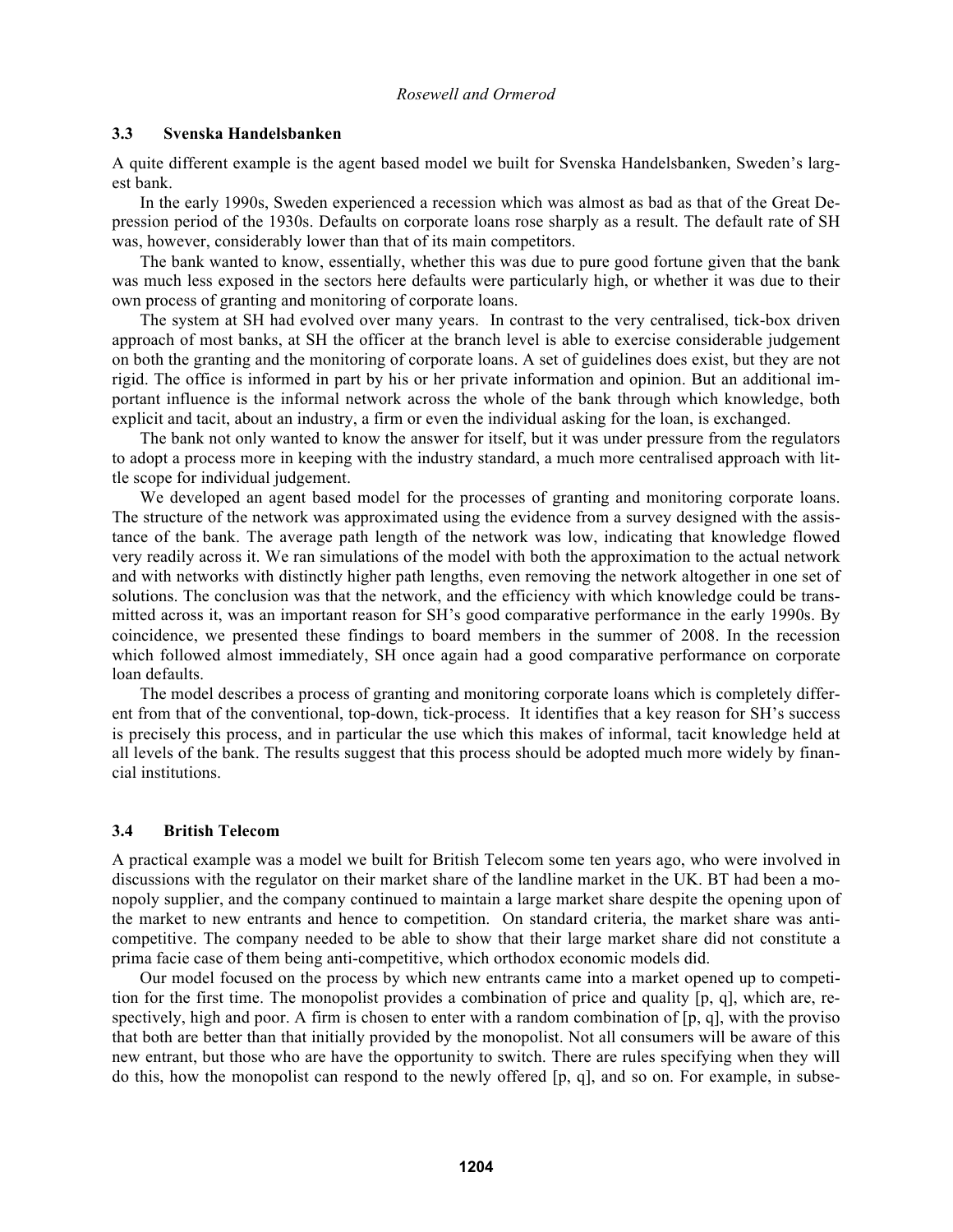quent periods, firms enter the market depending upon their assessment of potential profit, which in turn depends upon the [p, q] combination which has become established at that point in time.

 In general, the market eventually contains an indeterminate number of producers, each of which supplies the product either at or close to the minimum price which is both technologically feasible and enables a normal rate of profit to be made. In other words, we begin with a monopoly and end with the perfectly competitive market of standard economic theory*.* 

 However, judged on the conventional criterion of the distribution of market shares, the market structure which emerges is, in general, anti-competitive. As the outcome on market price shows, the model is highly competitive in any meaningful sense of the word. The market price which emerges, given the number of firms in the market in any particular solution of the model, is in general lower than that implied by the equilibrium Cournot price, substantially so when the number of firms is small. The model further differs from conventional theory in that, across a large number of individual solutions of the model, there is no connection between the market price and the number of firms.

 Conventional theory does not really provide an account of the process by which the market structure evolves. This model does. Further, although the model in general converges on an outcome which is similar to that of the conventional concept of perfect competition, the policy implications are completely different. It is the *process* of competition which ensures this result, independent of the number of firms which either try to enter or which survive.

# **3.5 Innovation in the Greater Manchester region**

The local authorities in this region, with a population of some 2.5 million, wanted to understand how to encourage the spread of innovation in industries across the region. Conventional economics told them very little about this process. As part of a wider study, the Manchester Independent Economic Review, we were asked to provide policy guidelines on this matter.

 This model looks at innovation as a dynamic and disequilibrating process which is dependent on the ability of innovators to pass on their innovation. A detailed description is in Ormerod and Rosewell (2011)

 The model takes an initial innovation to be exogenous and it is taken up by one agent/organisation at the outset. The characteristics of the agents are governed by their willingness to innovate, their desire to keep innovation to themselves, and their willingness to communicate with others. We define two different methods by which innovation may be passed on via the network linkages. The first is a direct relationship between two partners, while the second is a group relationship.

 First, an organisation with an innovation will provide it to another firm only if its level of secrecy, or the propensity of a firm to try to retain the benefits of its innovations, is less than the absorptive capacity**,** or the degree to which a firm actively engages in activities which enable it to identify and adopt new innovations, of the firms it is linked with. This method of adopting an innovation represents a mutual relationship or exchange between firms and implies a degree of trust or collaboration. It is probable that this relationship is more likely to exist with customers, suppliers or third parties than with competitors.

 The second method for spreading an innovation we describe as a copying behaviour. Here if a firm looks at the spectrum of organisations to which it is linked and finds that the proportion that have adopted an innovation is higher than their own personal threshold, they will mimic their behaviour and adopt the innovation

 The network behaviour was not set *a priori*. We were able to calibrate the network across which any innovation percolates to the actual networks in a survey.

 This model offers a way of thinking about innovation based on dissemination across a network where the behavioural rules of innovating organisations also have a bearing on the outcome. It enabled us to analyse the potential for cascades of innovation and features likely to limit such potential. The model shows that the distribution of parameters across groups of agents matters as well as averages. The ability to calibrate these distributions to survey results in a region of the UK enables us to investigate the importance of the distributions as well as the average values of the parameters.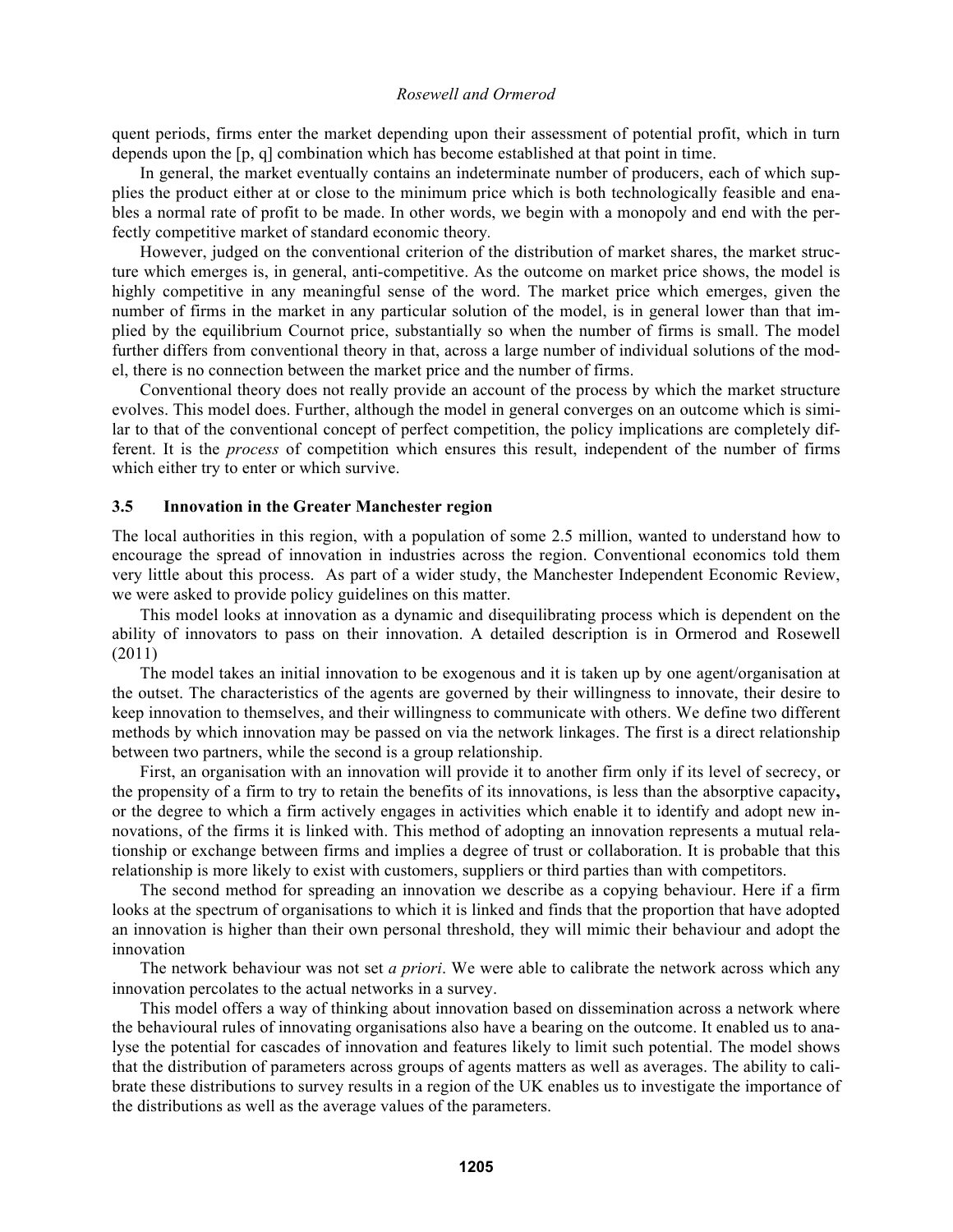The results showed that the ability to distinguish between a successful, global, cascade of innovation at the outset is very limited. Whether a cascade emerges or not is very difficult at the outset. We can see that industry surveys with similar results for innovation behaviour and attitudes can nonetheless produce very variable outcomes. Moreover, initial success cannot predict the final outcome.

 Classically, policy has concentrated on identifying innovation that ought to be supported, and on creating sector support groups. In the UK, the latest policy initiative has been the establishment of NESTA (National Endowment for Science, Technology and the Arts). A recent pronouncement suggested setting up new sector groups, to look at different ways innovation takes place in 'non-traditional' sectors. How this is likely to help change the parameters of the kinds of behaviour which generate innovation take-up is not at all clear.

 However, the models do suggest that there are ways to help maximise the likelihood of innovation spreading. The model shows that:

- The willingness to exchange innovation is a major driver
- Well-connected but not too dense networks help
- A willingness to copy others helps.

 Policy can help create networks by events and the support of the widest possible networks. Note that these need to be more broadly focused that on just one sector. Policy to support the willingness to absorb innovation is much more difficult. The policy instinct is to provide grants or tax breaks. However, there is no guarantee these would support the sort of innovation that organisations can readily use, which may be hard to identify in policy terms.

 The conclusion can only be that a continual policy of supporting test and try which does not worry too much about an ex ante analysis of the potential for success is the only option

# **4 METHODOLOGICAL ISSUES**

As mentioned in the Introduction, these are not abstract, ivory tower matters. Even if policy makers are inclined to commission an innovative approach, it may still face opposition from the more conventional modellers in the bureaucracy. Many of their objections will be, in essence, methodological, and the complex systems modelling community is not yet able to draw on a widely shared vision to counter these objections. In our view, much more effort needs to be put into methodological aspects of complex systems modelling. We note here a few key issues.

# **4.1 Validation**

A crucial issue relates to the validation of agent-based models. We discuss this at greater length in Ormerod and Rosewell (2009). A criticism frequently encountered from economists in organisations is along the lines 'this is all very well, but how do you know the model is correct? Surely there are many sets of rules which would give similar results?' Our response to the latter is usually to tell them that if it is so easy, they should go away and produce some other sets of rules, which buys silence, if not agreement.

 But they have a point. Econometrics for example, for all its limitations, has a well developed methodological process of model validation. It has inherent limitations, in that a regression is simply planefitting in *n* dimensions and is not readily generalisable. Further, in practice most applied econometricians violate the basic precepts of statistical theory. In general, the power of statistical tests is known if a hypothesis is formulated and then confronted with the data. What happens in practice is that if a specification fails a test, the econometrician will re-specify until he or she gets a 'model' which passes the test. But by then the power of the test is theoretically unknown, although the strong presumption is that it is much weaker than that which would obtain if the precepts of classical statistical theory had been followed. However, econometricians believe that they have such a procedure, which informs them as to whether the model has been validated or not.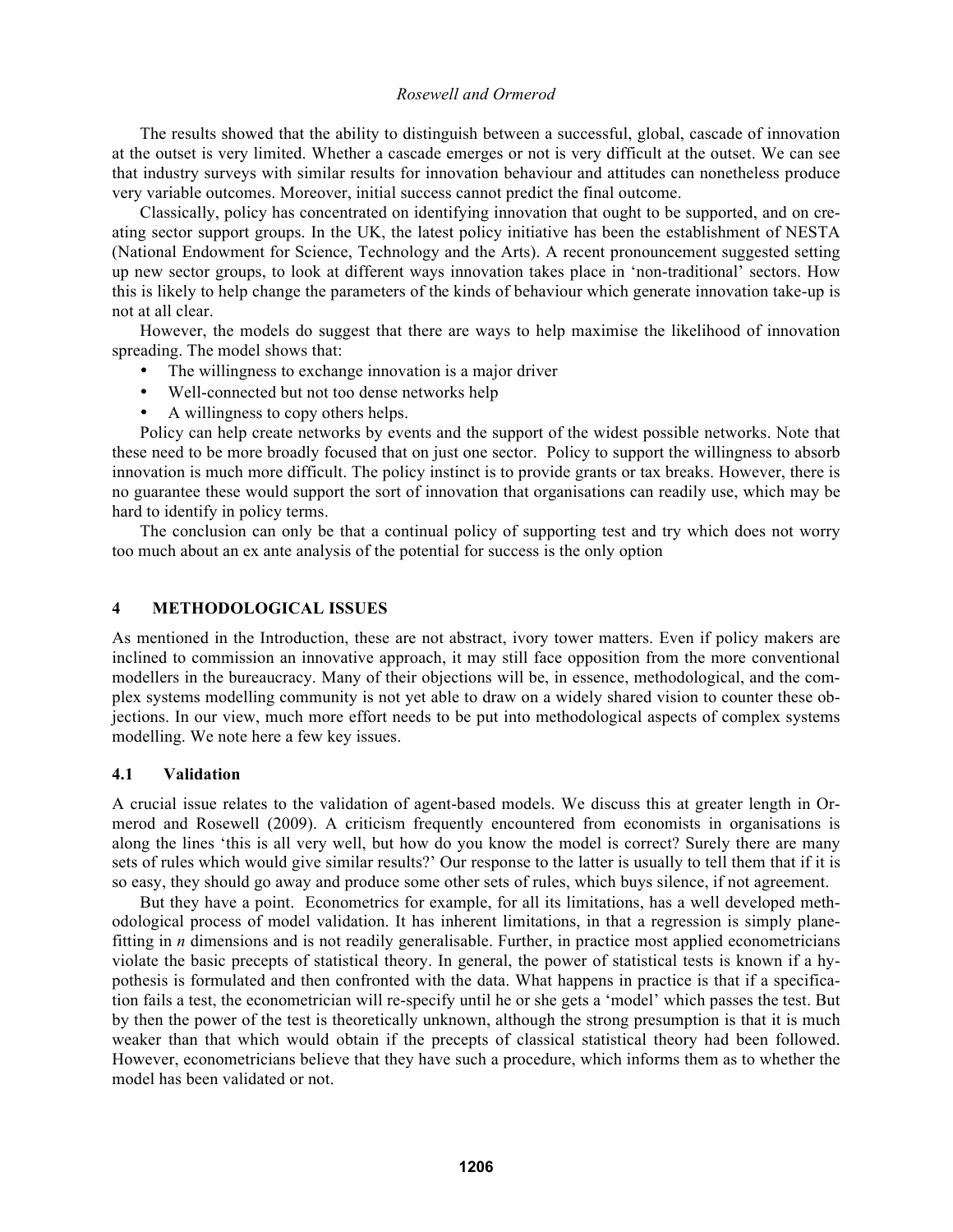Agent-based modelling lacks generally agreed, basic tests which would indicate whether or not a model is over-fitted. A concept such as the Akaike Information Criterion to penalise over-fitting is an obvious example, for which there is no obvious parallel in the world of complexity and agent-based modelling

 Economics, too, has a very clear view as to what and what is not, in economic terms, a valid way of analyzing and thinking about the world. We have already discussed above the power of this paradigm. There is much more agreement amongst economists than is generally appreciated. Mainstream practitioners agree on what does and what does not constitute, in their terms, a scientific modelling approach.

## **4.2 Imperfect Information or Imperfect Knowledge?**

There is a key distinction to be made between the concept of imperfect information and that of imperfect knowledge. Imperfect information is associated with the concept of bounded rationality, and developed within economics by Akerlof (1970) and Stiglitz (1977). Bounded rationality in this sense implies that the decision making process follows the same rules as when perfect information is available but includes an assessment of the costs of acquiring information. Information will exist but if its capacity to improve a decision is less than its cost it will be ignored. Equally some agents may have better access to information than others and are able to create false market signals.

 Imperfect knowledge is different from this and can be regarded as being in the tradition of Hayek and Simon. In many situations, there are *inherent* limits to knowledge, which no amount of additional information can overcome (Hayek, 1974 for example). The same concept underpins Simon's seminal 1955 article on behavioural economics. Economists now interpret his phrase 'satisficing' to mean that agents look at a limited number of alternatives until they find one that is satisfactory, judging that a superior one might very well be found, but that the time and effort involved in the discovery of it would outweigh the additional benefits, in other words in the context of imperfect information. On the contrary, Simon argued that, in many situations, all that we are able to do is to find a satisfactory choice or make a satisfactory decision. Even ex post, the optimal choice or decision cannot be discovered.

 In contrast to mainstream economics, complex systems modelling stresses the role of imperfect knowledge in human affairs. Imperfect knowledge can derive from both inadequate frameworks for models and from an inadequate application of models. One way to develop the application of our models is to ensure that stochastic elements are used to capture variations of behaviour outside the core model. The stochastic terms reflect the situation of imperfect knowledge in which we operate. We can identify at least four sources of imperfect knowledge, of uncertainty in the Knightian sense.

 These are uncertainty about the starting point (the initial conditions); the order in which agents take decisions; the network which connects them and the behavioural rules that they follow. The first of these is not just about the accuracy of data. Depending on the starting point, a system can follow a very different path, either towards or away from an equilibrium. In many cases, only a small change in the starting point can make a big difference.

 The other three elements all describe potential ways in which feedbacks can operate and behaviours diverge from the standard view of how decisions are taken.

### **4.3 Dynamics**

A consequence of the equilibrium paradigm is that much analysis compares a current situation (or a forecast one) as an equilibrium with another potential equilibrium after a policy change, an investment, or a 'shock'. This has been particularly prevalent in macro-economics, which finds it much easier to compare equilibrium outcomes when changes have worked through.

 For example, the mainstream paradigm in academic macroeconomics is DSGE, or dynamic stochastic general equilibrium models to give the full description (for example, Smets and Wouter 2003, Tovar 2009). There are many critiques of such models, and two from an agent-based complexity perspective are Farmer et al. (2012) and Ormerod and Helbing (2012).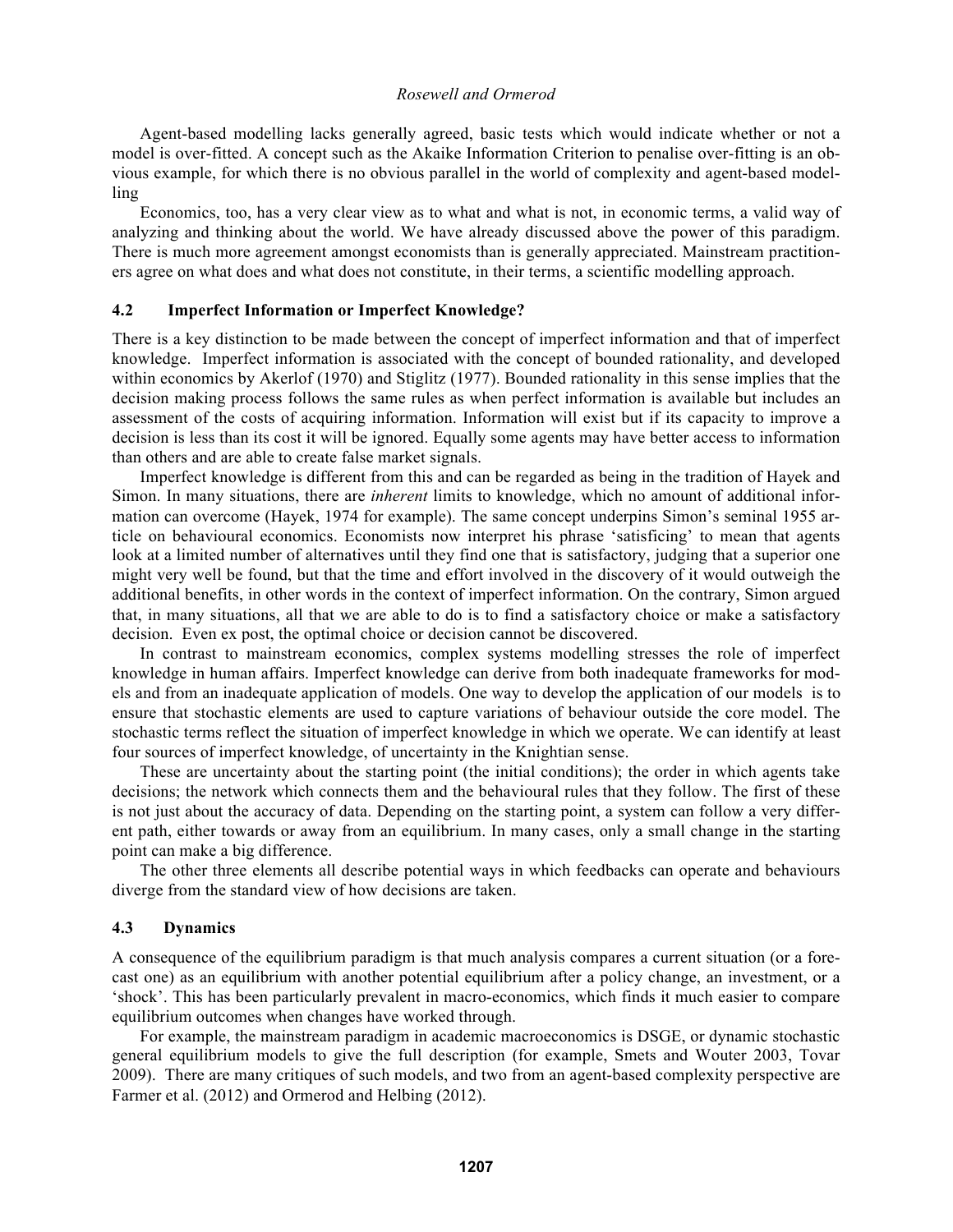The reason that such models seem to more suitable for policy simulation is that their equilibrium properties guarantee that results can be produced. This is however putting the cart before the horse as it certainly does not guarantee that results are realistic.

 Another example is the use of cost benefit analysis. In principle the idea that we make a decision based on the balance between costs and benefits is an eminently sensible one. Who could disagree with this? The questions arise when considering how to value them, especially in the case of the benefits of a proposal. A recent example of the difficulties of comparing future benefits with current costs arose in the context of the Stern report (2006) into dealing with climate change. His calculations took a very low discount rate so future generations had a high value, while also forecasting that economic growth would continue in the world economy. The result, as several economists pointed out (for example Nordhaus 2007), was to impose costs on poor people now to benefit rich people several generations hence, while also assuming that none of these future people would act to avoid the negative consequences, by moving away from flood plains for example.

 The dynamics of feedbacks can also make a potential difference to policy outcomes. The concept of agglomeration goes back to Alfred Marshall in the 1890s and his description of how growing locations could create more effective labour markets, spillover effects and innovation. The concept is essentially dynamic as each addition to the central area creates a further benefit not just to those joining the agglomeration but to those already there. There is no sensible answer to the question of the equilibrium size of an agglomeration.

### **4.4 Parsimonious or Large Models?**

This is a major issue on which there is already a considerable literature, and the length of the discussion here does not reflect its inherent importance. Our concern is to set the debate in the context of the need to deal with the phalanx of mainstream economic opinion in persuading decision makers that complexitybased agent based models should be used to help inform decisions.

 We obviously cannot say that the absolute size of a parsimonious model has to lie below a certain number of parameters, this will be context dependent. As Dibble (2006) states: 'parsimonious modelling means selecting the simplest possible model capable of generating a phenomenon of interest'.

 By 'parsimonious' we do not necessarily mean that the model is only populated by a small number of agents. Advances in computing capacity enable us to include many agents. But the presumption is that a parsimonious model will contain a fairly small number of parameters. An important advantage of this, given the time and resource constraints under which models have to be built in many practical decision making contexts, is that a model can be developed within the required timeframe. Further, we can explore its properties more easily than is the case with larger models.

 There is, however, often an important tension in any practical context. Decision makers often believe that their particular problem can only be understood by knowing a great deal about the issue, and by taking into account a large number of factors. This is particularly the case with what we might term senior middle management, people who have spent their working lives in the industry or policy area and who will probably never make the board themselves. At the highest level, there is often much more awareness of the need to abstract key issues. Nevertheless, in most consultative processes where knowledge about a particular problem is extracted, the tendency for non-model builders is usually to want to include more detail rather than less.

# **5 CONCLUSION - ACCEPTANCE AND RELEVANCE**

This paper has looked at a number of examples of models used in the policy making process. They differ in their scale and scope and in the techniques they have used as well as the problems they address. In each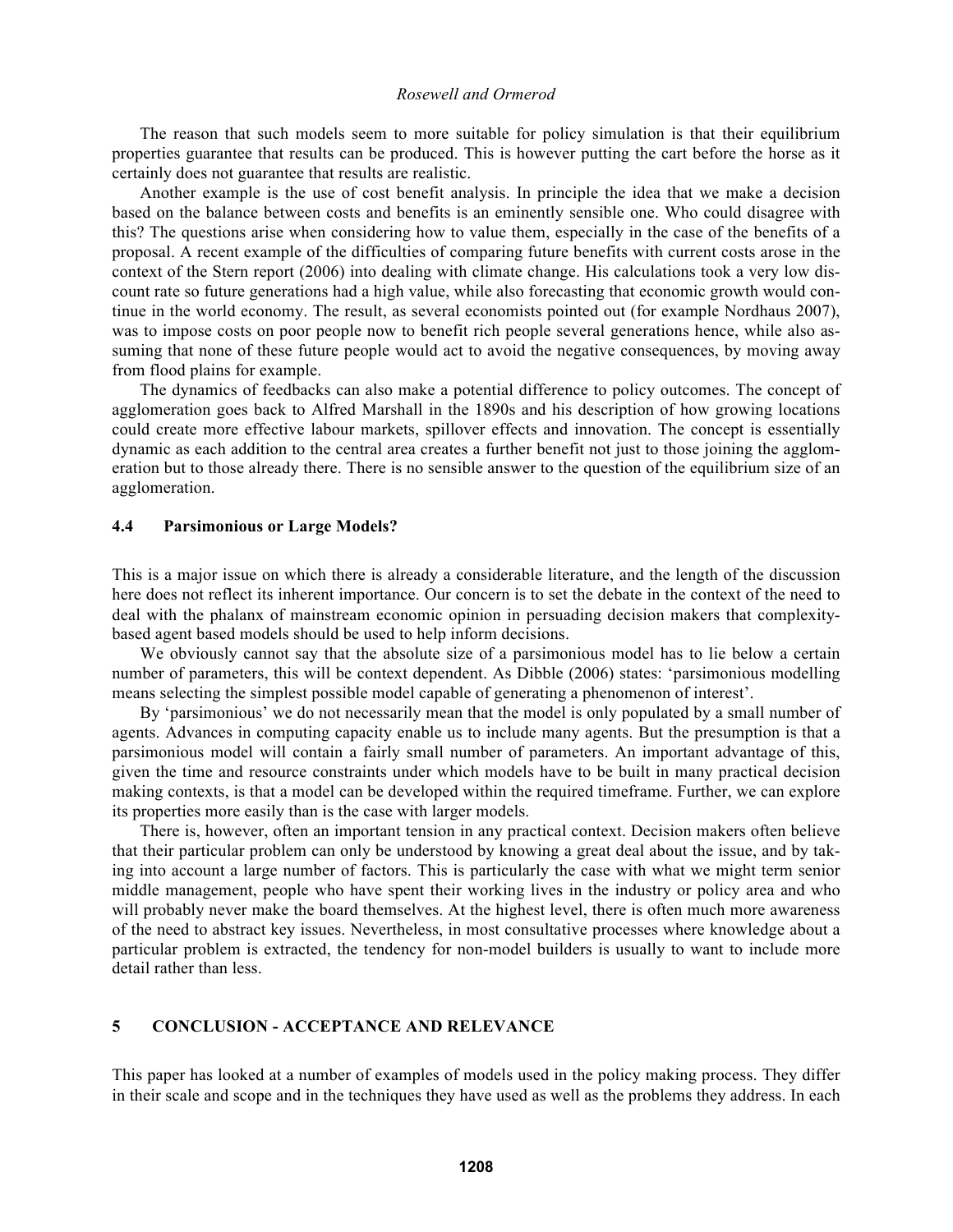case, the new complex systems approach has arisen to address a problem that the standard model appeared to give an answer that at least some policy makers thought was insufficient, wrong, or hard to understand. This illustrates that in making policy, there is a need for a shared set of assumptions and that judgements are an important starting point. It is impossible to set up every problem from the ground up, so new approaches must build on those which already exist.

 Policy makers are impatient. The current paradigm is one where changes can be assessed in a common framework based on the principles of agents which maximise and which learn effectively. Prima facie, this appears to make sense. It produces clear answers and can be embedded in the policy choice framework. It is challenged when the answers produced are themselves challenged.

If a forecast does not make sense, or an investment which appears to offer good value is not supported, or the dynamics of a real competitive situation are ignored, then a new approach becomes attractive. It is crucial to remember that if the standard approach produces the desired outcome, then there will be no desire to develop a stronger approach.

 In practice, small changes can be so small that agents cannot react to that which is too small to see, while large changes may well change the parameters of their choices. Learning in a changing world is hard and so any form of optimisation is beyond most agents' scope. Many policy makers would recognise such realities in a description. Nonetheless an approach which recognises this will only get traction in the real world if it offers a preferred outcome at not too high a cost either in time or money. Policy is not a theory of everything.

 Developing a new and shared set of rules which allows us to approach such realities must be recognised as a hard problem which we are only just beginning to address. How a question is defined, what sort of model should be used to address it, the standards of validation, and what is being held constant are all hard questions to address.

 Nevertheless, progress is being made. Approaches to policy problems which recognise variants on agent behaviour, or the importance of dynamics, or feedbacks are increasingly being used. The agent based modelling community needs to recognise these steps and work to bed them in and strengthen them with an evolving set of rules of engagement, approaches to validation and tests of relevance.

# **ACKNOWLEDGMENTS**

The authors acknowledge the support of the EU Co-ordinated Action Non-Equilibrium Social Science (NESS), part of the Global Systems Science initiative, and of the FP7 ICT project Open Collaboration for Policy Modelling (OCOPOMO).

### **REFERENCES**

- Akerlof, G.A., 1970, 'The Market for "Lemons": Quality Uncertainty and the Market Mechanism', *Quarterly Journal of Economics*, 84, 488–500
- Dibble, C., 2006, 'Computational Laboratories for Spatial Agent-based Models, in L. Tesfatsion and K.L. Judd, eds., *Handbook of Computational Economics: Agent-Based Computational Economics, vol II*, Elsevier
- Farmer J.D., Gallegati M., Hommes C., Kirman A.P., Ormerod P., Cincotti S., Sanchez. A. and Helbing, D., 2012, forthcoming, 'A complex systems approach to constructing better models for managing financial markets and the economy' , *European Physics Journal*
- Hayek, F.A., 1974, 'The Pretence of Knowledge', Nobel Prize lecture, (http://www.nobelprize.org/nobel\_prizes/economics/laureates/1974/hayek-lecture.html
- Kahneman, D., 2012, *Thinking, Fast and Slow*, Penguin
- Lipsey, R.G. and Lancaster, K., 1956-1957, 'The General Theory of Second Best', *Review of Economic Studies*, 24(1), 11–32

Marshall, A., 1890, *Principles of Economics*, Macmillan, London